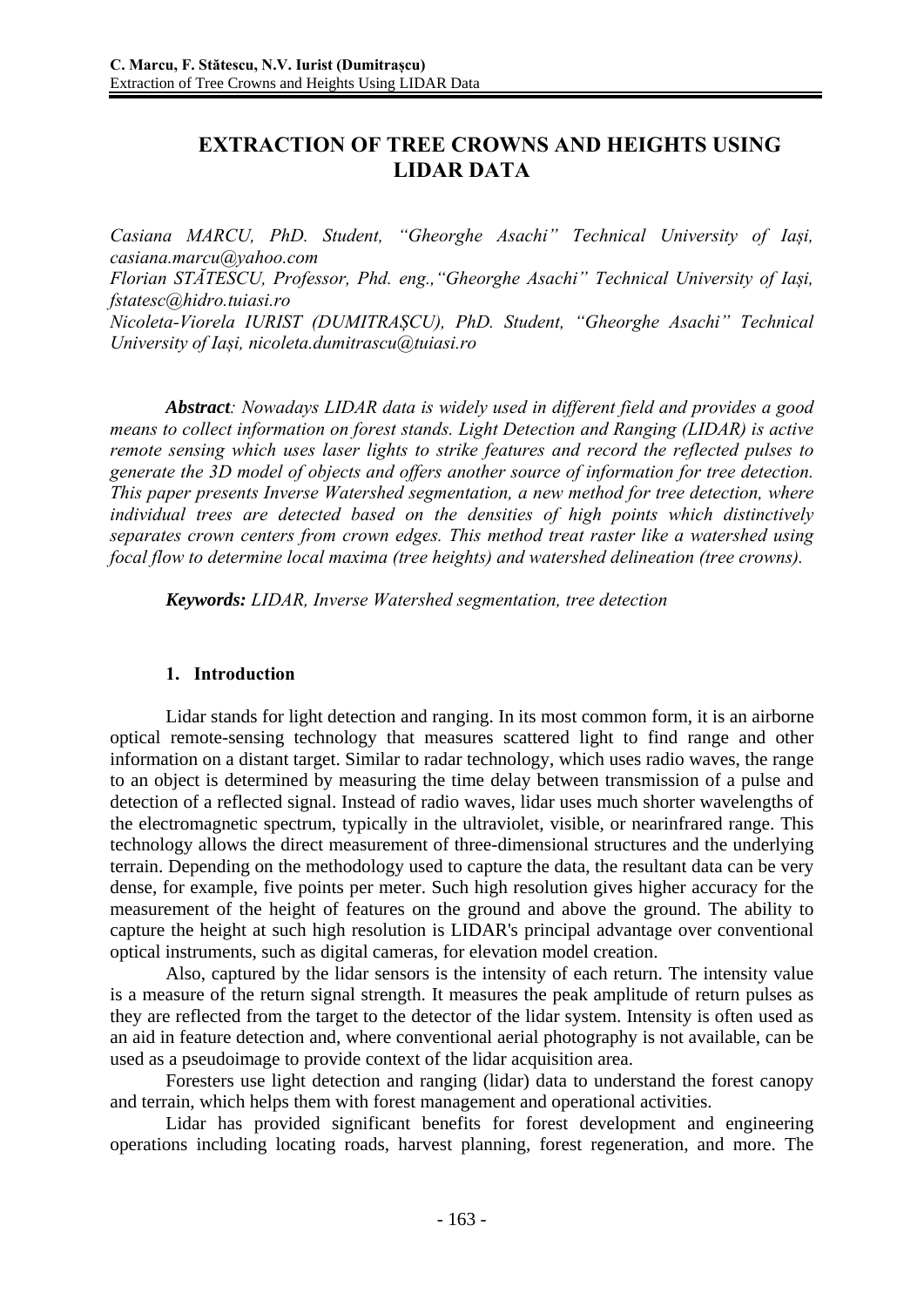ability to identify suitable creek crossings, determine optimal routes, and locate previously unmapped historic roads aids in reducing costs and creating operational efficiencies.

For forest inventory activities, lidar has been used primarily to retrieve basic structural tree attributes including height, canopy cover, and vertical profiles. These attributes can be used to derive other critical forestry measurements including basal area and timber volume, as well as biomass for alternative energy and carbon sequestration analysis.

The capability of LiDAR systems to provide height measurements allows us to derive the vertical extent of forest stands. Using this capability, various methodologies have been developed for extracting biomass using both discrete-return and full waveform LiDAR systems (Lefsky et al, 2001; Bortolot and Wynne, 2005; Popescu, 2007; Edson and Wing, 2011). Discrete-return LiDAR systems have a small footprint (typically  $20 - 80$  cm in diameter) and are able to record one to several returns through the forest canopy depending on the laser energy intensity returned to the sensor. In contrast, waveform sensors have larger footprints  $(10 - 100 \text{ m})$  and digitize the complete waveform of each returned pulse in fixed distance intervals (Evans et al, 2009; Lewis and Hancock, 2007).

To obtain single-tree information from remotely sensed data, regardless of aerial photographs, satellite imagery, or LiDAR, it is essential to detect and delineate individual trees. Early attempts at the detection and delineation of individual trees using remotely sensed data were carried out with multispectral imagery (Koch et al. 2006).

Several methods have been applied, to delineate individual trees using such imagery including multiple scale edge segmentation (Brandtberg and Walter 1998), template matching (Pollock 1996), watershed segmentation (Schardt et al. 2002), and local maxima filtering (Dralle and Rudemo 1996).

It was assumed the delineation of tree crowns could be accomplished using imagery, since the center of a crown (peak) in the image is brighter than the edge (valley) (Wulder et al. 2003). However, the difference in the reflectance value between the center and edge of the crown is not always distinct, due to influencing factors such as the crown spectral property, complicated crown texture, diverse forest structure, and time of imagery acquisition (Wulder et al. 2003).

Leckie et al. (2003) applied the valley-following method whereas Brandtberg et al. (2003) carried out crown segmentation by using multiple scale edge segmentation. Persson et al. (2002) attempted tree delineation using local maxima detection, and Mei and Durrieu (2004) segmented tree crowns using watershed segmentation with LiDAR data.

To decrease these errors, Popescu and Wynne (2004) accomplished tree segmentation using the local maxima detecting method by adopting flexible window sizes according to the relationship between the tree height and crown size. As another method for improving the accuracy of delineated individual trees, Chen et al. (2006) presented markercontrolled watershed segmentation, which performs watershed segmentation around userspecified markers in the input image, rather than the local maxima, to remove false tree tops.

A watershed is an area that drains surface water to a common outlet. Watershed analysis refers to the process of using DEMs (Digital Elevation Models) and raster operations to delineate watersheds and to derive topographic features such as stream networks (Kang, 2008). Previously, watershed delineation was mainly conducted by the method of hand delineation.

The watershed boundary can be determined using contour line map, hydrological regime, by calculation procedure and dot grid by a planimeter. In order to successfully delineate the watershed boundary, the evaluator needs to visualize the landscape as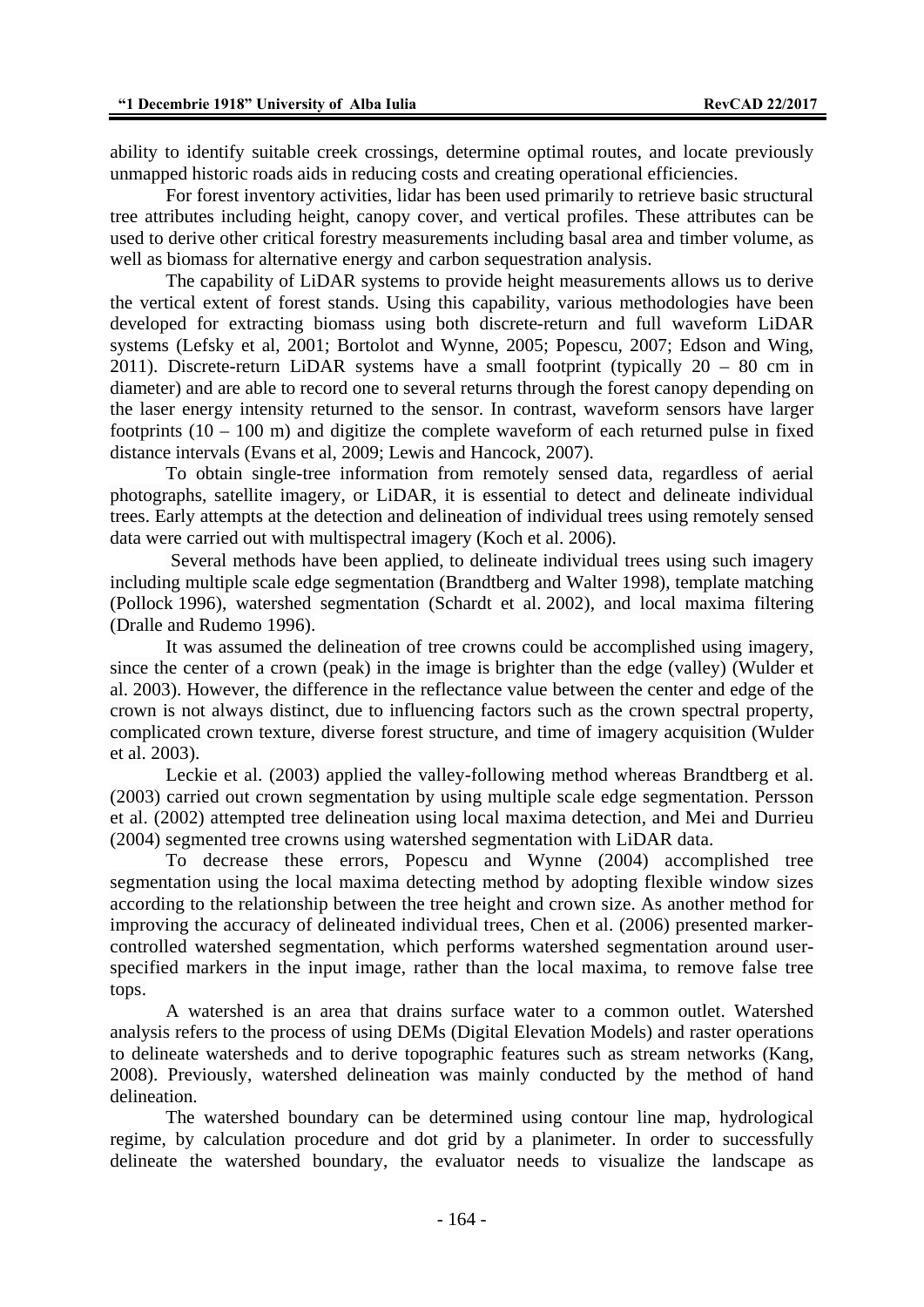represented by each of the contour lines in the map. The steepness of the area which can be determined from the contour interval is related to the water flow.

The techniques used for delineation of the watershed boundary by surface drainage are ultimately dependent on topographical information generated in a local neighborhood on the DEM. The raster data used in GIS carry spatial information and one of it is the coordinate of the earth surface. With the information of contour lines and river layer, it is enough for the GIS to manipulate it to determined the watershed area and delineate the boundary. Advances in the analysis of flow direction and flow networks from DEMs have led to several automated methods for watershed and stream delineation (Jenson and Domingue, 1988; Tarboton, 1997). The simple rule in this exercise is simplicity where the operation is transparent when an operator can examine its source code and comprehend how it works. It is simple when its operation is sufficiently, uncomplicated that a programmer can visualize with little effort of all the potential situations that it might encounter.

## **2. Methodology Study area and description**

The study area is located at 38.756065 N latitude and -9.152747 W longitude and it is situated at elevation 45 meters above sea level in Lisbon, Portugal.

Campo Grande Garden is the largest garden center of Lisbon, occupying an area of 11.1 hectares, reaching 1,200m long by 200m wide. The garden is divided into two areas, the Av of Brazil:. North zone with 6ha and the South zone with 5ha. It is located in the parish of Alvalade, the road known as Campo Grande, as shown in Fig. 1.

In the garden we can find the most diverse botanical specimens, some quite rare as palm Canarian pine, eucalyptus, acacia, mulberry paper, fig trees, pepper trees, lime trees, frankincense, rosewood, grevídea, maple and chestnut red India, etc. Also many species of nesting birds and can be observed, including goldfinches, sparrows, the gimmicks, the carrasqueiras warblers and kingfishers rocks. Situated in the valley of the river Lumiar (tributary of the Alcantara river), the garden is rich in basalt.



Fig. 1. Bird's eye image of Campo Grande Garden (source: http://scrif.igeo.pt)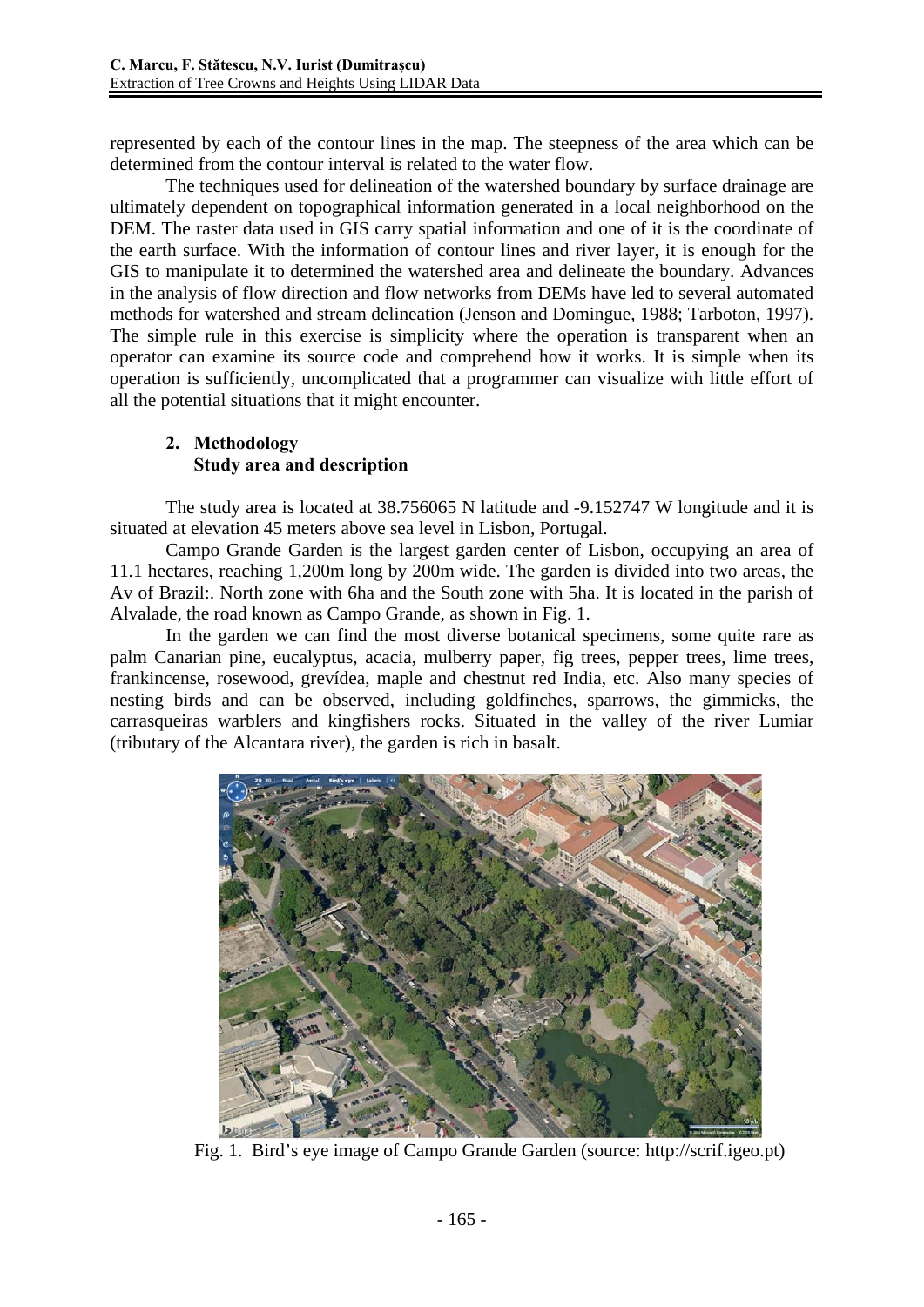#### **Methods**

#### LiDAR data

In this study was used for acquisition of the LiDAR data from WMS LIDAR the coast of Portugal. Visible from 1:40 000.

The LIDAR data is used to generate Digital Terrain Model (DTM) and Digital Surface Model (DSM) in grid form. Using the DTM and DSM generated from the lidar data, it is possible to estimate the canopy height above the ground. To calculate the canopy height, simply subtract one surface from the other by using the Minus tool found in the ArcGIS Spatial Analyst toolbox (ArcToolbox\Spatial Analyst Tools\Math\Minus). We subtract the DTM from DSM to generate the normalized DSM (nDSM). In which, the nDSM represents the above ground surface that is used to separate the ground and above ground objects.

The watershed transformation is a powerful partitioning tool for a gray-scale image. Due to the similarity between the DSM and gray-scale images, the watershed transformation is also useful for delineating single trees from the DSM (Chen et al. 2006).

Watershed segmentation applies mathematical morphology to explore the geometric structure of trees in an image. The advantages of this approach are that the method may selectively preserve structural information while accomplishing desired tasks on the image. In the region-based approach, homogeneity regarding the shape and color in the neighborhood is examined in a region growing process. The contour-based approach minimizes the internal energy by weighting the parameters (L. Chen et al.).

Methodology in ArcMap is to treat raster like a watershed, use focal flow to determine local maxima (tree heights) and watershed delineation (tree crowns).

First, we apply watershed segmentation method on DSM, was prepare feature height raster, make data size manageable and imitate a watershed, invert surface, tree peaks become "ponds" and tree branches become watersheds.

In the second step, find tree peaks using low filter to smooth inverted raster, determine local minima using focal flow, extract tree peaks and remove low vegetation.

To find the tree crowns was created a mask to make tree peaks null data, mask the inverted raster to prepare to fill sinks, create a flow direction surface and create watersheds.

In the last step was calculated the area and the tree crown attributes. The process of extracting hydrological information is showing in Fig. 2 and Fig. 3.



Fig. 2. The process of extracting hydrological information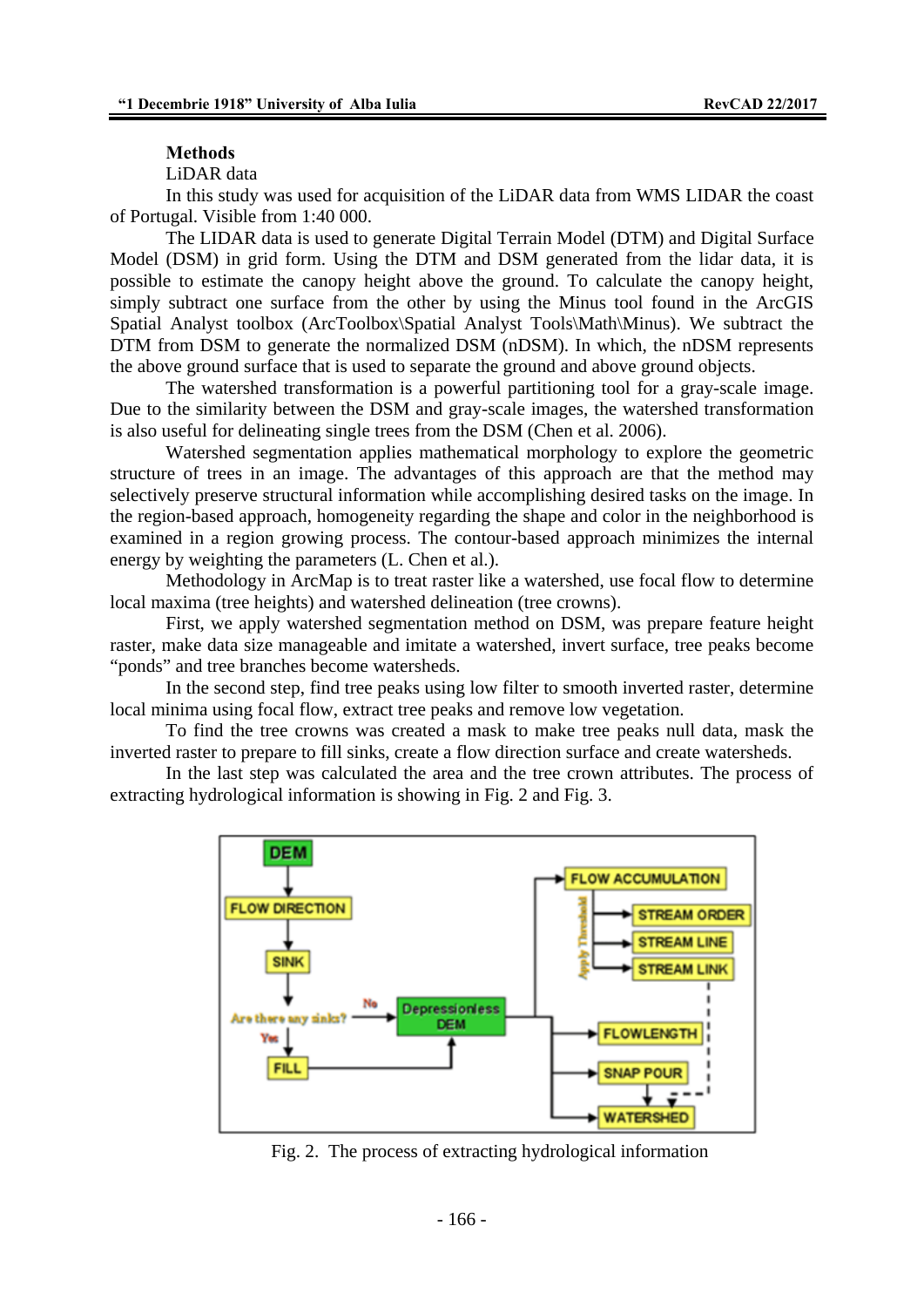There are three basic steps in watershed segmentation, which is the value of CHM will be reversed from the highest to the lowest value, then the flow direction of the reverse CHM will be determined, and the basin method has been applied to generate polygons according to the watershed lines, that assumes water flows to downwards that act as an individual watershed or tree crown. (L. R. Jamru)



Fig. 3. a) Gray level profile of image data. b) Watershed segmentation – local minima of gray level (altitude) yield catchments basins, local maxima define the watershed lines.



Fig. 4. Data description. (a) aerial photo. (b) Invert surface



Fig. 5. Flowchart of the tree crown extraction: a) Segmentation of LIDAR data. b) Local Maximum Search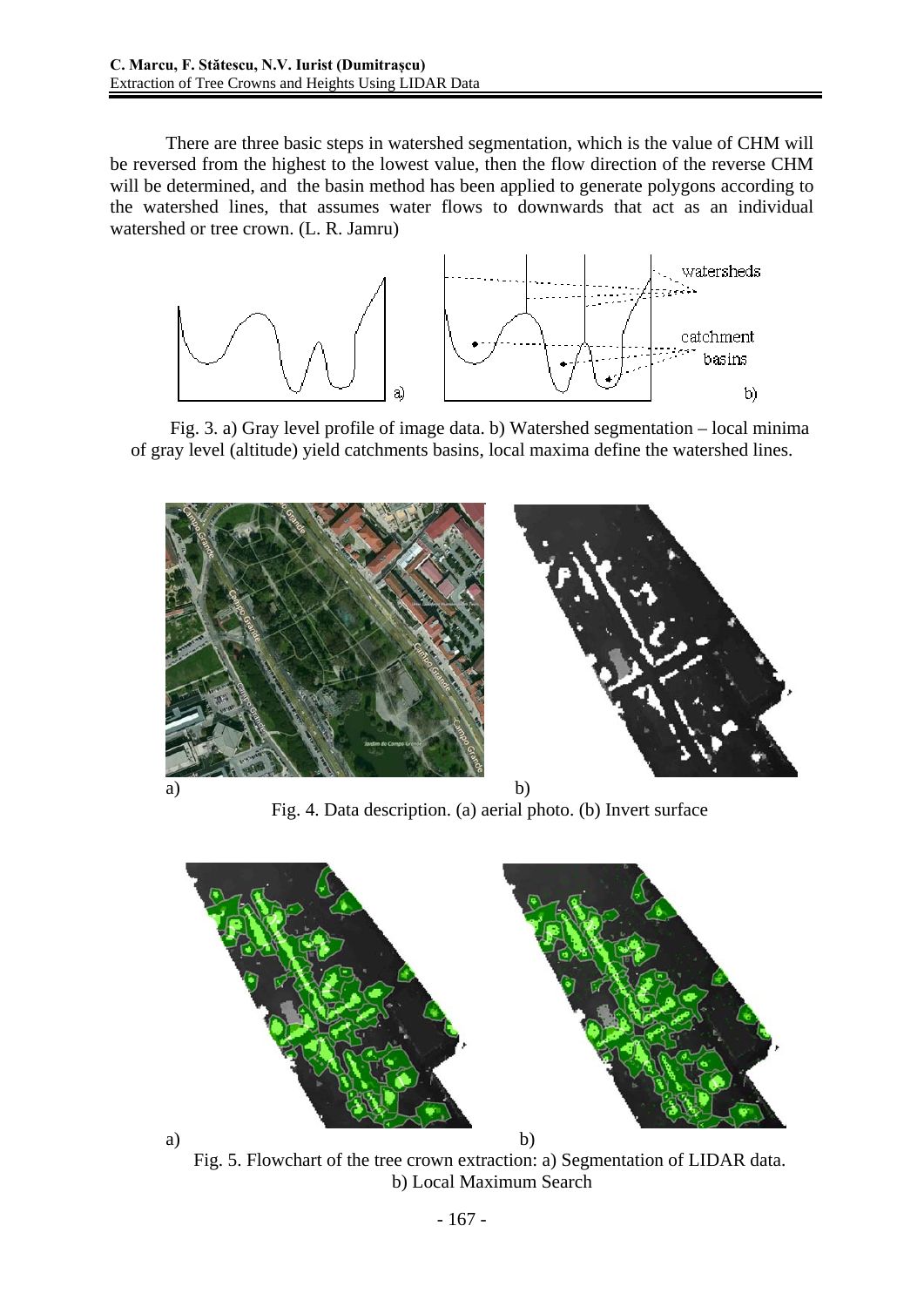Watershed segmentation method can find the changes of individual tree height, so we can extract the boundary of each individual tree. We assume that the maximum point in the boundary is the tree position. Local maximum filter is applied to extract the tree position, as shown in Fig. 4 and 5. The forest parameters for each tree crown include tree position and height.

Lidar data can play an important role for small scale forest inventories, especially for deriving tree heights and stand volume.

After segmentation, we perform the object-oriented classification to determine the tree regions. We use the extracted tree regions in the individual trees extraction. Assuming that the highest point in the boundary is a treetop, one segmented boundary is selected to represent one tree crown.



Fig. 6. Tree crown attributes

The estimation of tree height is advanced following the development of LiDAR technique. The estimation model of tree height considering suppressed trees is developed in order to extract tree height accurately using LiDAR data.

The experiment results indicate that the watershed segmentation method based on is an effective method to extract the boundary of trees.

However, general watershed segmentation methods have problems in that the number of individual trees may be overestimated or underestimated due to the large height variation within their topography or smaller tree tops under the crowns of the higher trees.

#### **3. Conclusions**

This paper use LiDAR data and constructed the model of finding tree height.

Tree species identification is important for a variety of natural resource management and monitoring activities including riparian buffer characterization, wildfire risk assessment, biodiversity monitoring, and wildlife habitat improvement.

Leaf-off LIDAR data were used to create a digital terrain model for the study area because this laser system was flown with higher point density per square meter and with more overlapped flight line than the system used for leaf-on conditions.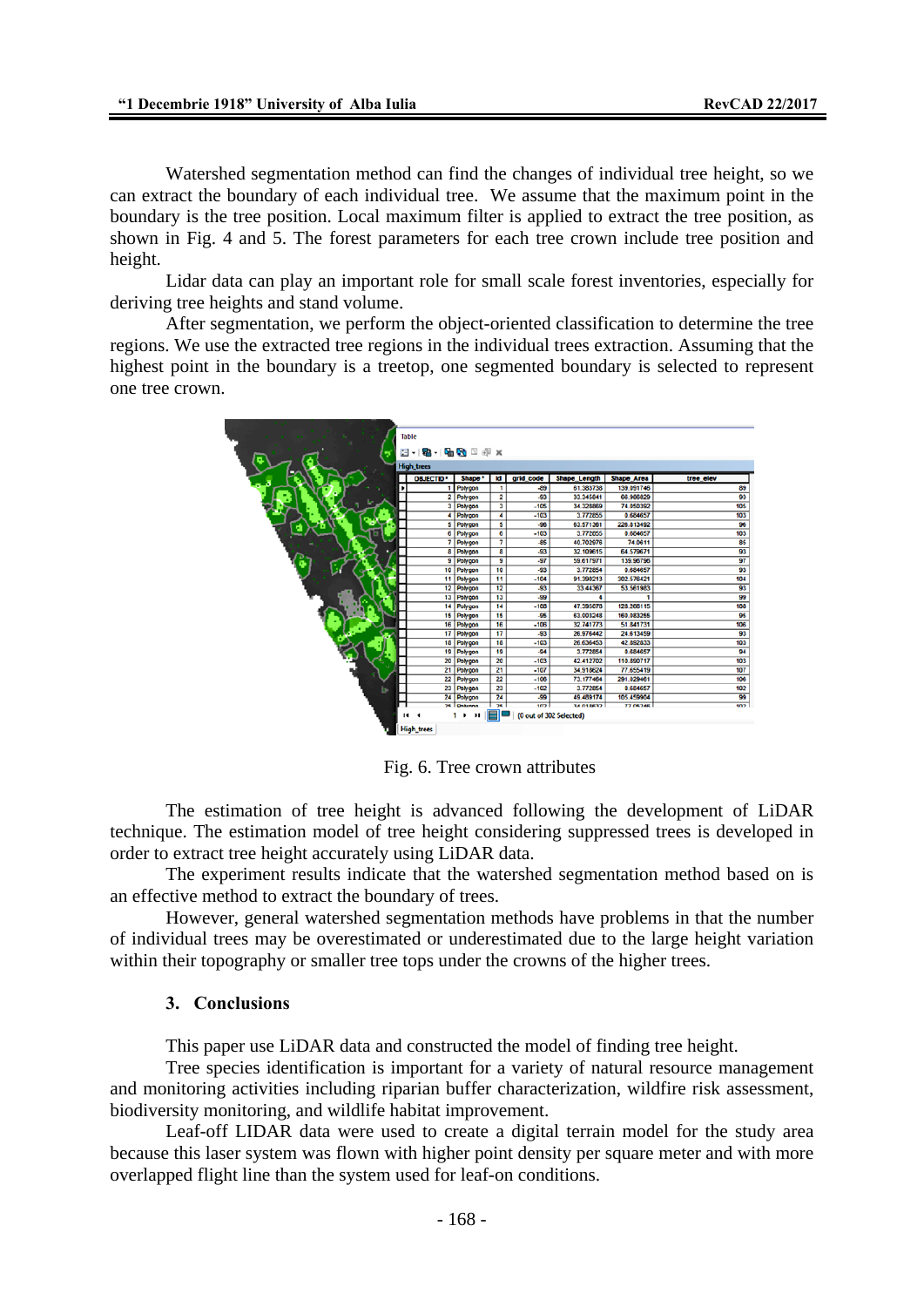Inverse watershed segmentation IWS is one of the methods commonly used for extraction of forest inventory parameters at an individual tree level from a LiDAR-derived CHM (Edson and Wing, 2011).

There are many researchers explore how to estimate tree height using LiDAR data in recent years, most of them do this using CHM (Canopy Height Model). This CHM is the difference between DSM (Digital Surface Model) and DTM (Digital Terrain Model), which is the height of non-ground objects such as trees, buildings, vehicles etc.

When applied, the inverted canopy surface raster is segmented into the equivalent of individual hydrologic drainage basins by identification of local maximum and the nearest minima values (Andersen, 2009).

In general, the number of trees identified by the CHM segmentation algorithms has not corresponded to the number of trees measured in the field.

LiDAR data can be effectively used for forest inventory, especially for detecting individual trees and estimating tree heights.

The watershed segmentation algorithm is a robust image segmentation tool, which can be used to extract interested objects in the image effectively.

Watershed segmentation method is an effective way to extract canopy objects because which can take advantage of the height difference between trees fully. In addition, the watershed segmentation method is a method without any parameters.

## **4. References**

- *1. Chen Q, Baldocchi D, Gong P, Kelly M (2006) Delineating individual trees in a Savanna Woodland using small footprint LiDAR data. Photogramm Eng Remote Sens 72:923–932*
- *2. Doo-Ahn Kwak, Woo-Kyun Lee, Jun-Hak Lee, Greg S. Biging, Peng Gong Detection of individual trees and estimation of tree height using LiDAR data, The Japanese Forest Society and Springer 2007*
- *3. Hyyppa, J., and M. Inkinen, 1999. Detecting and estimating attributes for single trees using laser scanner, Laser Radar Technology and Applications IV, 3707:57–69.*
- *4. Hyyppä, J., M. Schardt, H. Haggrén, B. Koch, U. Lohr, H.U. Scherrer, R. Paananen, H. Luukkonen, M. Ziegler, H. Hyyppä, U. Pyysalo, H. Friedländer, J. Uuttera, S. Wagner, M. Inkinen, A. Wimmer, A. Kukko, E. Ahokas, and M. Karjalainen, 2001. HIGH-SCAN: The first European-wide attempt to derive singletree information from laserscanner data, The Photogrammetric Journal of Finland, 17:58–68.*
- *5. Imas Sukaesih Sitanggang, Mohd Hasmadi Ismail A Simple Method for Watershed Delineation in Ayer Hitam Forest Reserve using GIS.*
- *6. Iurii Shendryk, Integration of LiDAR data and satellite imagery for biomass estimation in conifer-dominated forest.*
- *7. Liang-Chien Chen, Tsai-Wei Chiang, Tee-Ann Teo, Fusion of LIDAR Data and High Resolution Images for Forest Canopy Modeling.*
- *8. Lidar Analysis in ArcGIS® for Forestry Applications.*
- *9.* Lindah Roziani Jamru and Mazlan Hashim, *Modeling Lidar Cloud Point To Estimate Tree Height And Delineation Of Tree Crown For Selected Vegetation In Sub-Urban Kluang, Johor.*
- *10. Magnussen, S., and P. Boudewyn, 1998. Derivations of stand heights from airborne laser scanner data with canopy-based quantile estimators, Canadian Journal of Forest Research, 28:1016–1031.*
- *11. Naesset, E., 1997. Estimating timber volume of forest stands using airborne laser scanner data, Remote Sensing of Environment, 56:1–7.*